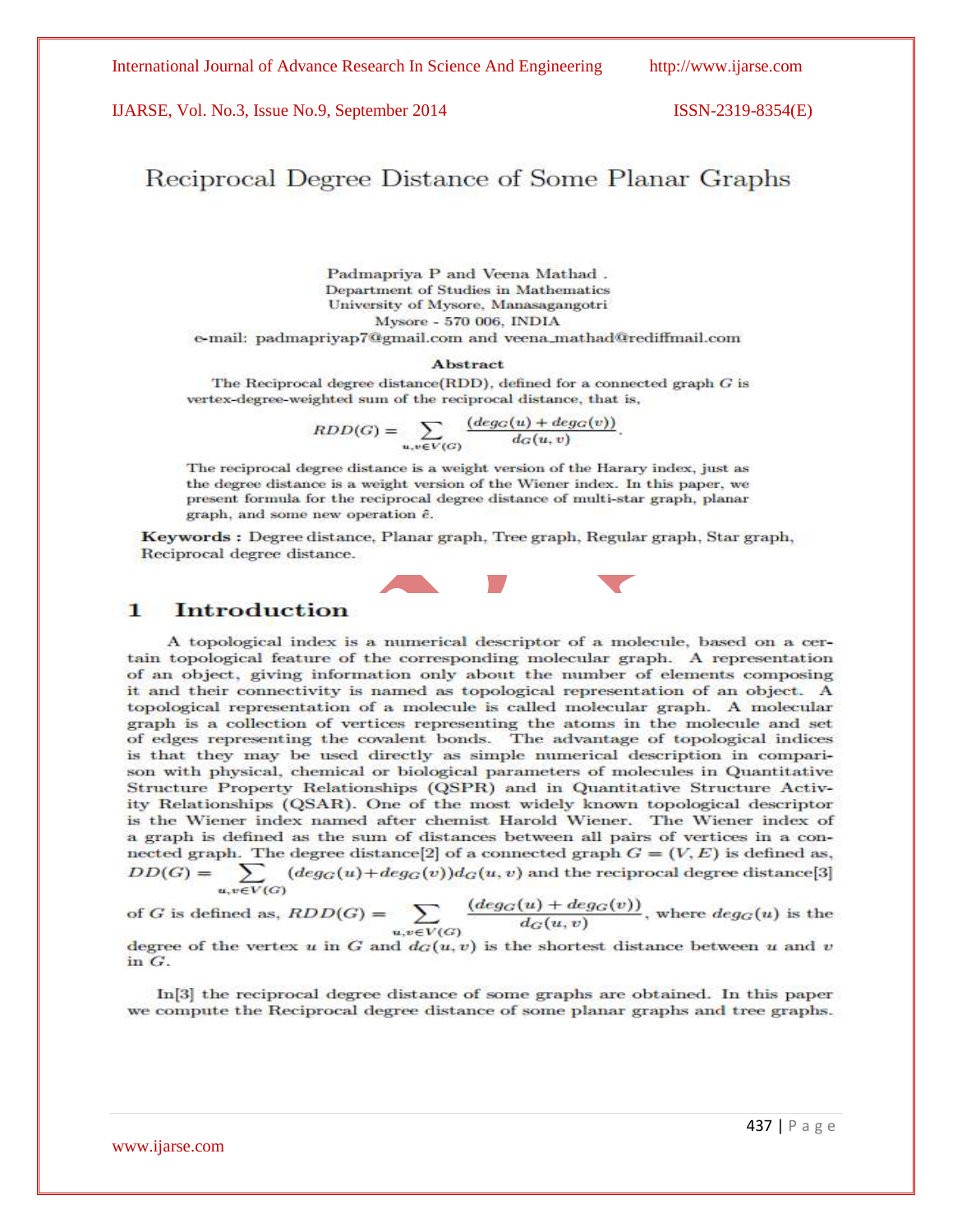IJARSE, Vol. No.3, Issue No.9, September 2014 ISSN-2319-8354(E)

2 Multi-Star Graph 
$$
K_{1,n,n,\ldots,n}
$$

Starting from the star graph  $K_{1,n}$  with vertices  $\{v_0, v_1, v_2, \ldots, v_n\}$ , introduce an edge to each of the pendent vertices  $v_1, v_2, \ldots, v_n$  to get the resulting graph  $K_{1,n,n}$ with vertices  $\{v_0, v_1, \ldots, v_n, v_{(n+1)}, \ldots, v_{2n}\}$ , again introduce an edge to each of the pendent vertices  $v_{(n+1)}, \ldots, v_{2n}$ , to get the graph  $K_{1,n,n,n}$ . Repeating this  $(m-1)$ times we get a graph  $K_{1,n,n,\ldots,n}$  with  $(mn+1)$  vertices

 $\{v_0, v_1, v_2, \ldots, v_n, v_{(n+1)}, \ldots, v_{(2n)}, v_{(2n+1)}, \ldots, v_{3n}, \ldots, v_{((m-1)n+1)}, \ldots, v_{mn}\}\$  and  $mn$ edges $[5]$ , as shown in Fig 2.1



**Theorem 2.1.** Reciprocal degree distance of the Multi-star graph  $K_{1,n,m,\dots,n}$  is  $RDD\left(K_{1,\underbrace{n,n,\ldots,n}_{m-times}}\right)=(2n^2+4n)\sum_{k=1}^{m-1}\frac{1}{k}+\frac{3n^2+n}{2m}+3n(n-1)\sum_{k=m+1}^{(2m-1)}\frac{1}{k}+4n\sum_{k=1}^{(m-2)}\frac{m-k-1}{k}+3n(n-1)$  $4n(n-1)\left[\sum_{k=2}^{m}\frac{1}{k}+\sum_{k=1}^{m+1}\frac{1}{k}+\ldots+\sum_{k=2m-1}^{2m}\frac{1}{k}+\frac{1}{2m-3}\right].$ 

*Proof.* Let  $\{v_0, v_1, v_2, \ldots, v_n, v_{(n+1)}, \ldots, v_{2n}, \ldots, v_{((m-1)n+1)}, \ldots, v_{mn}\}$  be the set of  $(mn+1)$  vertices of the multi-star graph  $K_{1,n,n,\ldots,n}$ . Then,

$$
m-times
$$

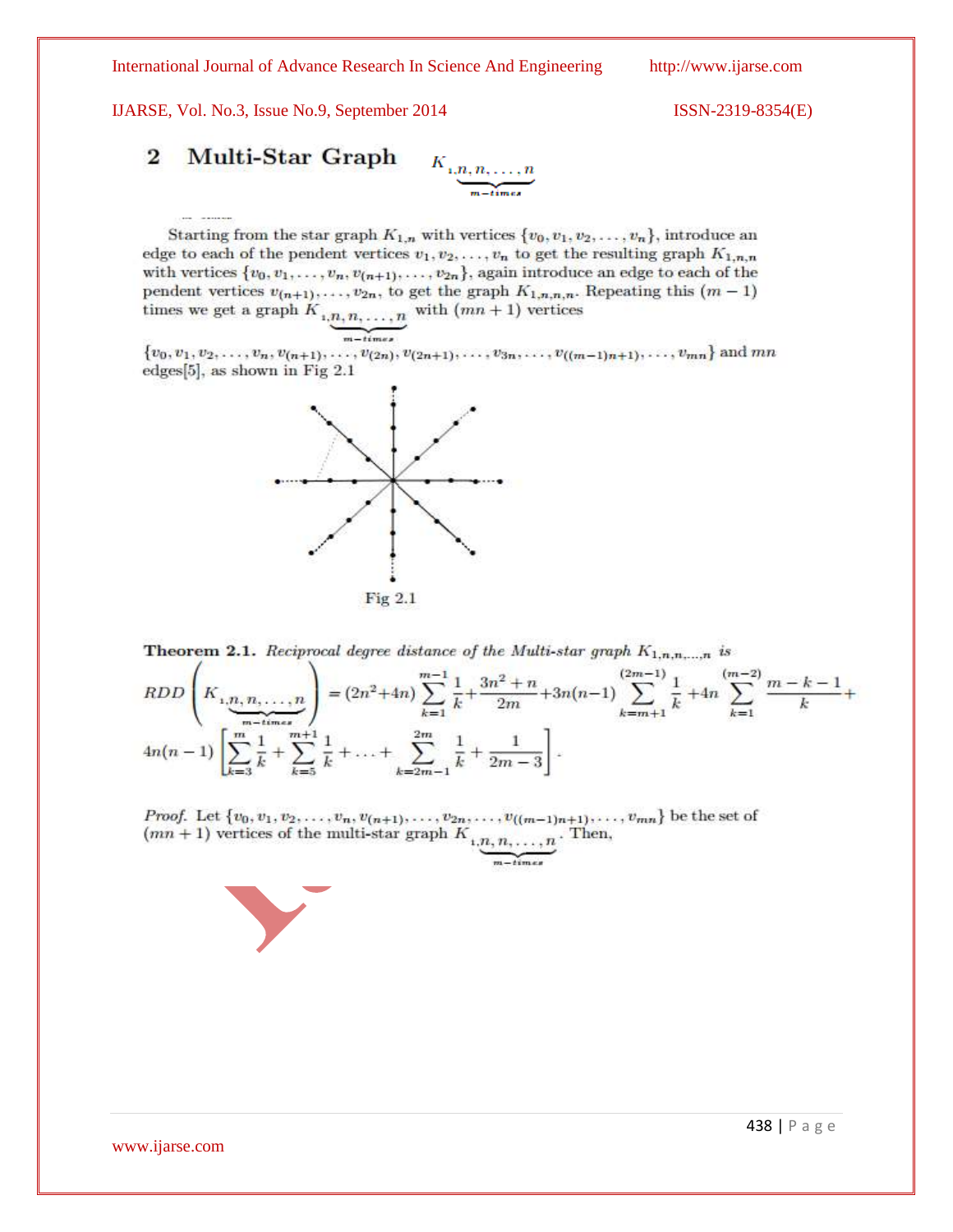$$
ISSN-2319-8354(E)
$$

$$
RDD\left(K_{1, \frac{n}{2}, n, \dots, n}\right)
$$
\n
$$
= \left\{ n(n+2) \left[ 1 + \frac{1}{2} + \frac{1}{3} + \dots + \frac{1}{(m-1)} \right] + \frac{n(n+1)}{m} \right\}
$$
\n
$$
+ \left\{ 4 \left[ (n-1) + (n-2) + \dots + 1 \right] \left[ \frac{1}{2} + \frac{1}{4} + \frac{1}{6} + \dots + \frac{1}{2(m-1)} \right] \right\}
$$
\n
$$
+ \left\{ 4n(n-1) \left[ \frac{1}{3} + \frac{1}{4} + \dots + \frac{1}{m} \right] + 4n(n-1) \left[ \frac{1}{5} + \frac{1}{6} + \dots + \frac{1}{(m+1)} \right] + \dots + 4n(n-1) \left[ \frac{1}{(2m-3)} \right] \right\}
$$

$$
+\left\{3n(n-1)\left[\frac{1}{(m+1)}+\frac{1}{(m+2)}+\ldots+\frac{1}{2m-1}\right]\right\}
$$
  
+
$$
\left\{4n\left[1+\frac{1}{2}+\ldots+\frac{1}{(m-2)}\right]+4n\left[1+\frac{1}{2}+\ldots+\frac{1}{(m-3)}\right]+\ldots+4n\left[1\right]\right\}
$$
  
+
$$
\left\{3n\left[\frac{1}{(m-1)}+\frac{1}{(m-2)}+\frac{1}{(m-3)}+\ldots+\frac{1}{2}+1\right]\right\}
$$
  
+
$$
\left\{\frac{2}{2m}\left[(n-1)+(n-2)+\ldots+1\right]\right\}
$$
  
=
$$
(2n^2+4n)\sum_{k=1}^{m-1}\frac{1}{k}+\frac{3n^2+n}{2m}+3n(n-1)\sum_{k=m+1}^{(2m-1)}\frac{1}{k}+4n\sum_{k=1}^{(m-2)}\frac{m-k-1}{k}
$$
  
+
$$
4n(n-1)\left[\sum_{k=3}^{m}\frac{1}{k}+\sum_{k=5}^{m+1}\frac{1}{k}+\ldots+\sum_{k=2m-1}^{2m}\frac{1}{k}+\frac{1}{2m-3}\right].
$$

Corollary 2.2.

$$
RDD\left(K_{1,\frac{n}{2},n,\ldots,n}\right)
$$
\n
$$
=(2n^{2}+4n)\sum_{k=1}^{m-1}\frac{1}{k}+\frac{3n^{2}+n}{2m}+3n(n-1)\sum_{k=m+1}^{(2m-1)}\frac{1}{k}+4n\sum_{k=1}^{(m-2)}\frac{m-k-1}{k}
$$
\n
$$
\left\{\sum_{k=1}^{\frac{(m-3)}{2}}k\left(\frac{1}{2k+1}+\frac{1}{2k+2}\right)+\left\lfloor\frac{m}{2}\right\rfloor\left(\frac{1}{m}\right)\right\}
$$
\n
$$
+\sum_{k=\left(\frac{m+1}{2}\right)}^{(\frac{m+1}{2})+(\frac{m-5}{2})} (m-k-1)\left(\frac{1}{2k}+\frac{1}{2k+1}\right)\right\}, \text{ if } m \text{ is odd}
$$
\n
$$
+4n(n-1)\left\{\sum_{k=1}^{\left(\frac{m}{2}-1\right)}k\left(\frac{1}{2k+1}+\frac{1}{2k+2}\right)+\left(\frac{m}{2}-1\right)\left(\frac{1}{m+1}\right)\right\}
$$
\n
$$
[(\frac{m}{2}+1)+(\frac{m}{2}-3)]\right\} + \sum_{k=\left(\frac{m}{2}+1\right)}^{(\frac{m}{2}+1)(\frac{m}{2}-1)}(m-k+1)\left(\frac{1}{2k}+\frac{1}{2k+1}\right)\right\}, \text{ if } m \text{ is even.}
$$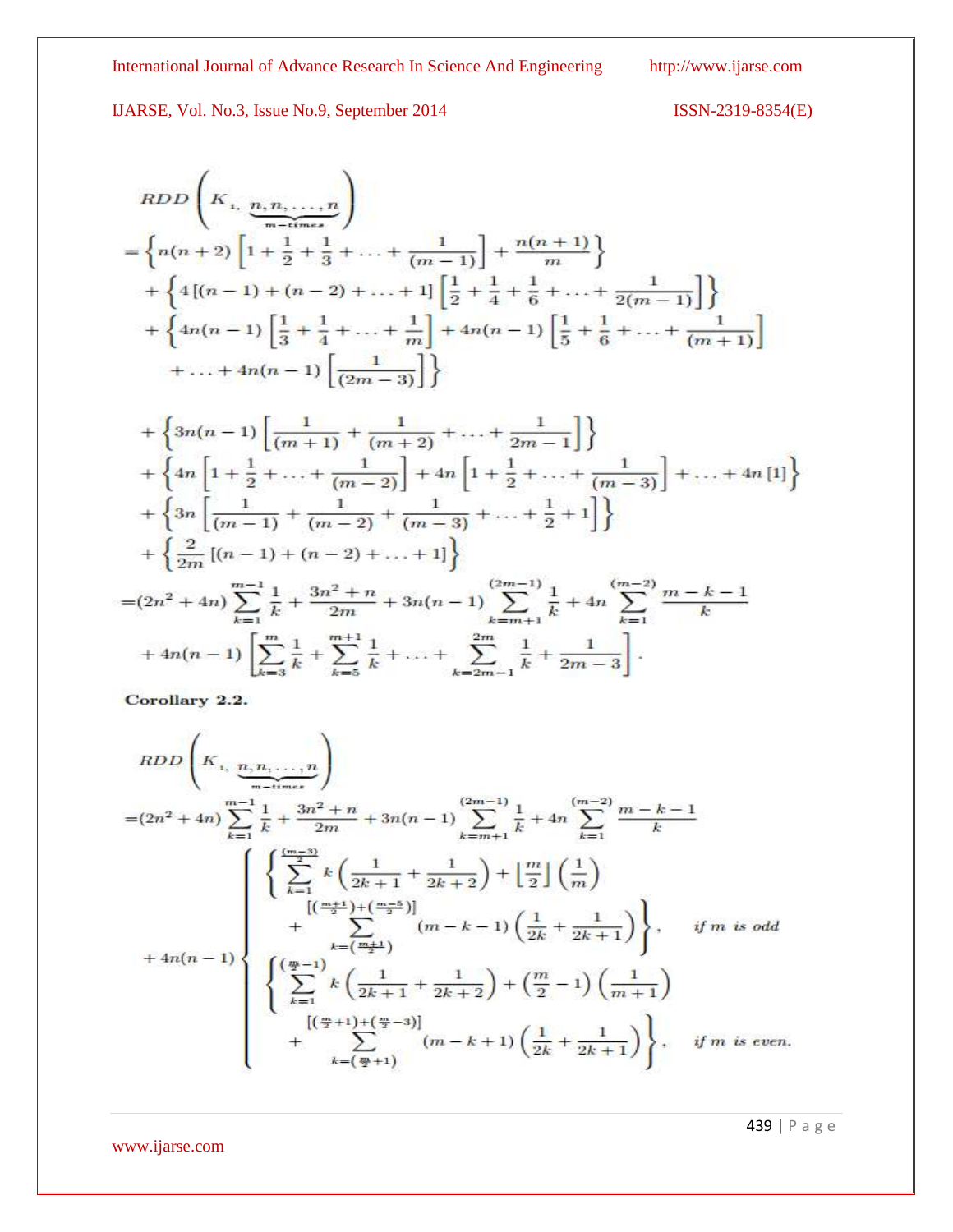IJARSE, Vol. No.3, Issue No.9, September 2014 ISSN-2319-8354(E)

## 3 **Planar** graph

 $Pl_n$ ,  $n \geq 3$  is a graph obtained by the join of  $P_{n-2}$  and  $P_2$ .

**Theorem 3.1.** Reciprocal degree distance of  $Pl_n$  ( $n \geq 5$ ) graph is  $RDD(Pl_n) = 4n^2 - 3n - 16.$ 



Fig 3.1

*Proof.* Let  $G = Pl_n$ ,  $(n \ge 5)$  be a graph and  $V(G) = \{u_1, u_2, u_3, ..., u_n\}$ . Then the Reciprocal degree distance of  $G$  is RDD(G) =  $\sum_{i < j} \frac{[deg(u_i) + deg(u_j)]}{d(u_i, u_j)}$ <br>Note that  $\sum_{i \le j}$ Note that,  $deg_G(u_1) = deg_G(u_2) = n - 1$ ,  $deg_G(u_3) = deg_G(u_n) = 3$ ,  $deg_G(u_4) = \ldots = deg_G(u_{n-1}) = 4, d_G(u_1, u_j) = 1, j = 2, 3, \ldots, n$  $d_G(u_2, u_j) = 1, j = 1, 3, 4, \ldots, n,$  $d_G(u_j, u_{j+1}) = 1, j = 3, \ldots, n-1$  $d_G(u_i, u_j) = 2, i = 3, 4, \ldots (n-2), (i+2) \leq j \leq n.$ Hence,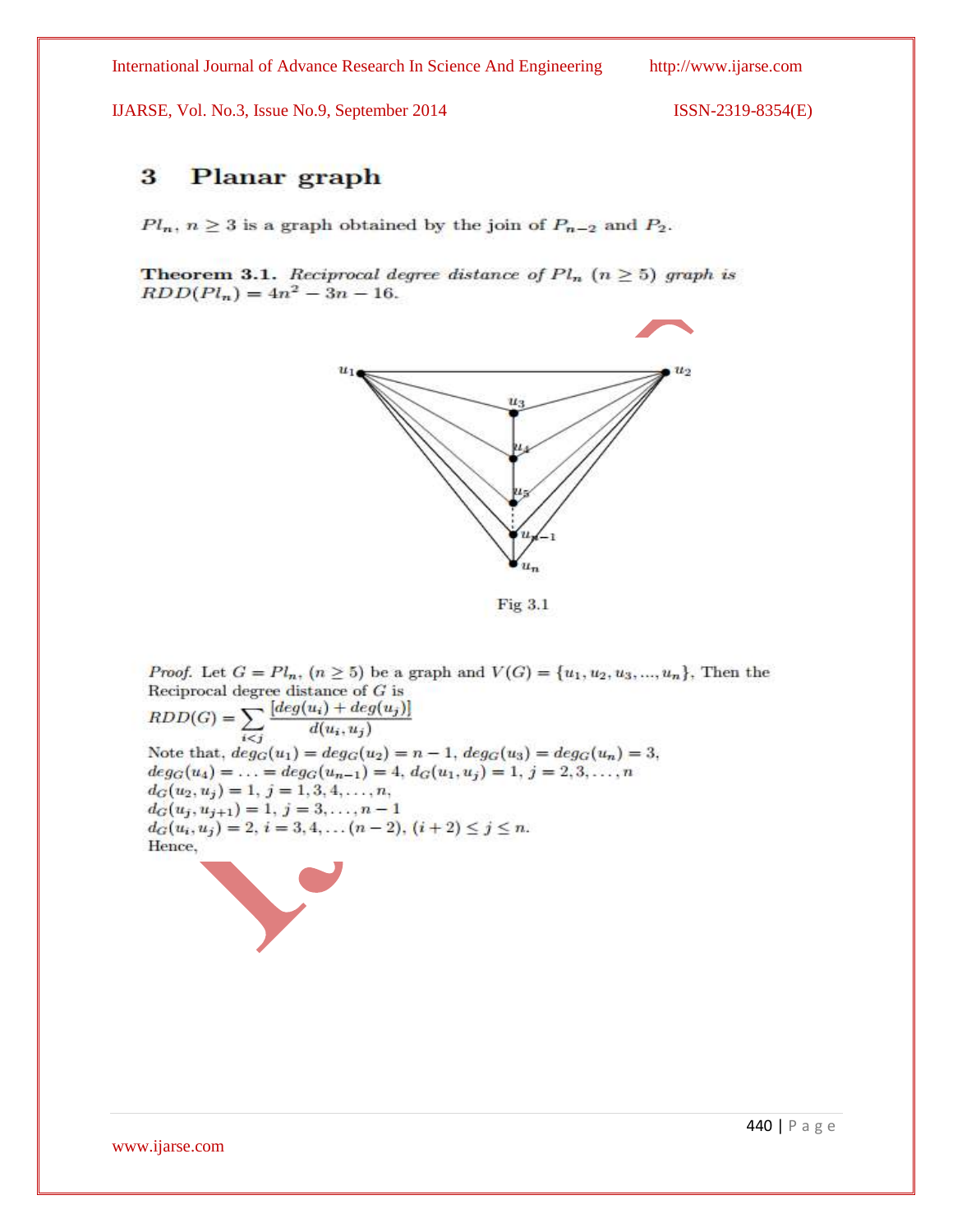IJARSE, Vol. No.3, Issue No.9, September 2014

$$
ISSN-2319-8354(E)
$$

$$
RDD(G) = [n(n-1) + 2(3) + 4(n-4)] + [(n-2)(n-1) + 2(3) + 4(n-4)]
$$
  
+ 
$$
\begin{Bmatrix} 1 \\ 3 \\ 4 \end{Bmatrix} + \frac{1}{2} + \frac{1}{2} + \dots + \frac{1}{2} + \frac{1}{2} + \frac{1}{2} + \frac{1}{2} + \dots + \frac{1}{2} + \frac{1}{2} + \frac{1}{2} + \dots + \frac{1}{2} + \frac{1}{2} + \frac{1}{2} + \dots + \frac{1}{2} + \frac{1}{2} + \frac{1}{2} + \dots + \frac{1}{2} + \frac{1}{2} + \dots + \frac{1}{2} + \frac{1}{2} + \dots + \frac{1}{2} + \frac{1}{2} + \dots + \frac{1}{2} + \frac{1}{2} + \dots + \frac{1}{2} + \frac{1}{2} + \dots + \frac{1}{2} + \frac{1}{2} + \dots + \frac{1}{2} + \frac{1}{2} + \dots + \frac{1}{2} + \frac{1}{2} + \dots + \frac{1}{2} + \frac{1}{2} + \dots + \frac{1}{2} + \frac{1}{2} + \dots + \frac{1}{2} + \frac{1}{2} + \frac{1}{2} + \frac{1}{2} + \frac{1}{2} + \frac{1}{2} + \frac{1}{2} + \frac{1}{2} + \frac{1}{2} + \frac{1}{2} + \frac{1}{2} + \frac{1}{2} + \frac{1}{2} + \frac{1}{2} + \frac{1}{2} + \frac{1}{2} + \frac{1}{2} + \frac{1}{2} + \frac{1}{2} + \frac{1}{2} + \frac{1}{2} + \frac{1}{2} + \frac{1}{2} + \frac{1}{2} + \frac{1}{2} + \frac{1}{2} + \frac{1}{2} + \frac{1}{2} + \frac{1}{2} + \frac{1}{2} + \frac{1}{2} + \frac{1}{2} + \frac{1}{2} + \frac{1}{2} + \frac{1}{2} + \frac{1}{2} + \frac{1}{2} + \frac{1}{2} + \frac{1}{2} + \frac{1}{2} + \frac{1}{2} + \frac{1}{2} + \frac{1}{2} + \frac{1}{2} + \frac{1
$$

### New graph operation  $\hat{e}$  $\overline{4}$

Definition 4.1.  $G_1 \hat{e} G_2$  is a connected graph obtained from  $G_1$  and  $G_2$  by introducing an edge between an arbitrary vertex of  $G_1$  and an arbitrary vertex of  $G_2[1]$ . If  $G_1$  is a graph with  $p_1$  vertices and  $q_1$  edges and  $G_2$  is a graph with  $p_2$  vertices and  $q_2$  edges then  $G_1 \hat{e} G_2$  will have  $(p_1 + p_2)$  vertices and  $(q_1 + q_2 + 1)$  edges. If  $G_1 = C_m$  and  $G_2 = C_n$  interesting graph structure  $G = C_m \hat{e} C_n$  is obtained.



Fig 4.1

Lemma 4.2. The Reciprocal degree distance of cycle is

$$
RDD(C_n) = \begin{cases} 4n \left[ 1 + \frac{1}{2} + \dots + \frac{1}{(\frac{n}{2}-1)} \right] + 4, & \text{if } n \text{ is even} \\ 4n \left[ 1 + \frac{1}{2} + \dots + \frac{1}{(\frac{n-1}{2})} \right], & \text{if } n \text{ is odd.} \end{cases}
$$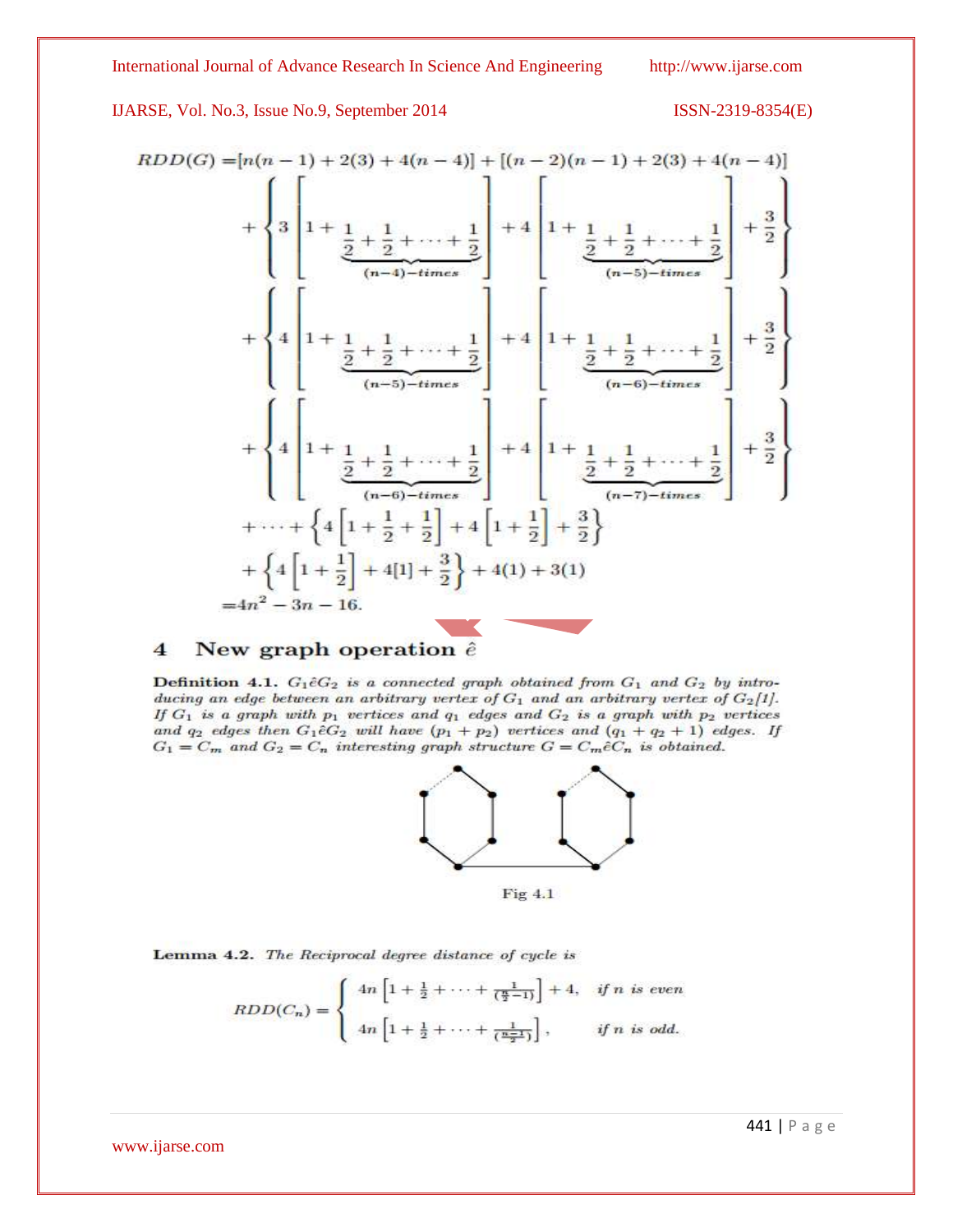Proof. We consider the following cases.  $Case(i): n$  is even.

$$
RDD(C_n) = n\left(\frac{2+2}{1}\right) + n\left(\frac{2+2}{2}\right) + n\left(\frac{2+2}{3}\right) + \dots + n\left(\frac{2+2}{\frac{n}{2}-1}\right) + \left(\frac{n}{2}\right)\left(\frac{2+2}{\frac{n}{2}}\right) = 4n\left[1 + \frac{1}{2} + \dots + \frac{1}{\left(\frac{n}{2}-1\right)}\right] + 4
$$

 $Case(ii): n$  is odd.

$$
RDD(C_n) = n\left(\frac{2+2}{1}\right) + n\left(\frac{2+2}{2}\right) + n\left(\frac{2+2}{3}\right) + \dots + n\left(\frac{2+2}{\frac{n-1}{2}}\right)
$$
  
=  $4n\left[1 + \frac{1}{2} + \dots + \frac{1}{\left(\frac{n-1}{2}\right)}\right]$ 

**Remark 4.3.** Let G be a graph obtained by adjoining a vertex to a cycle  $C_n$  then RDD(G) -  $\sum_{\substack{u,v \in V(G), \\ v \notin (C_n)}} \frac{deg_G(u) + deg_G(v)}{d_G(u,v)}$ <br>=  $\begin{cases} (4n+2) \left[1+\frac{1}{2}+\cdots+\frac{1}{(\frac{n}{2}-1)}\right] + (4+\frac{2}{n}), & \text{if } n \text{ is even} \\ (4n+2) \left[1+\frac{1}{2}+\cdots+\frac{1}{(\frac{n-1}{2})}\right], & \text{if } n \text{ is odd.} \end{cases}$ 

www.ijarse.com

п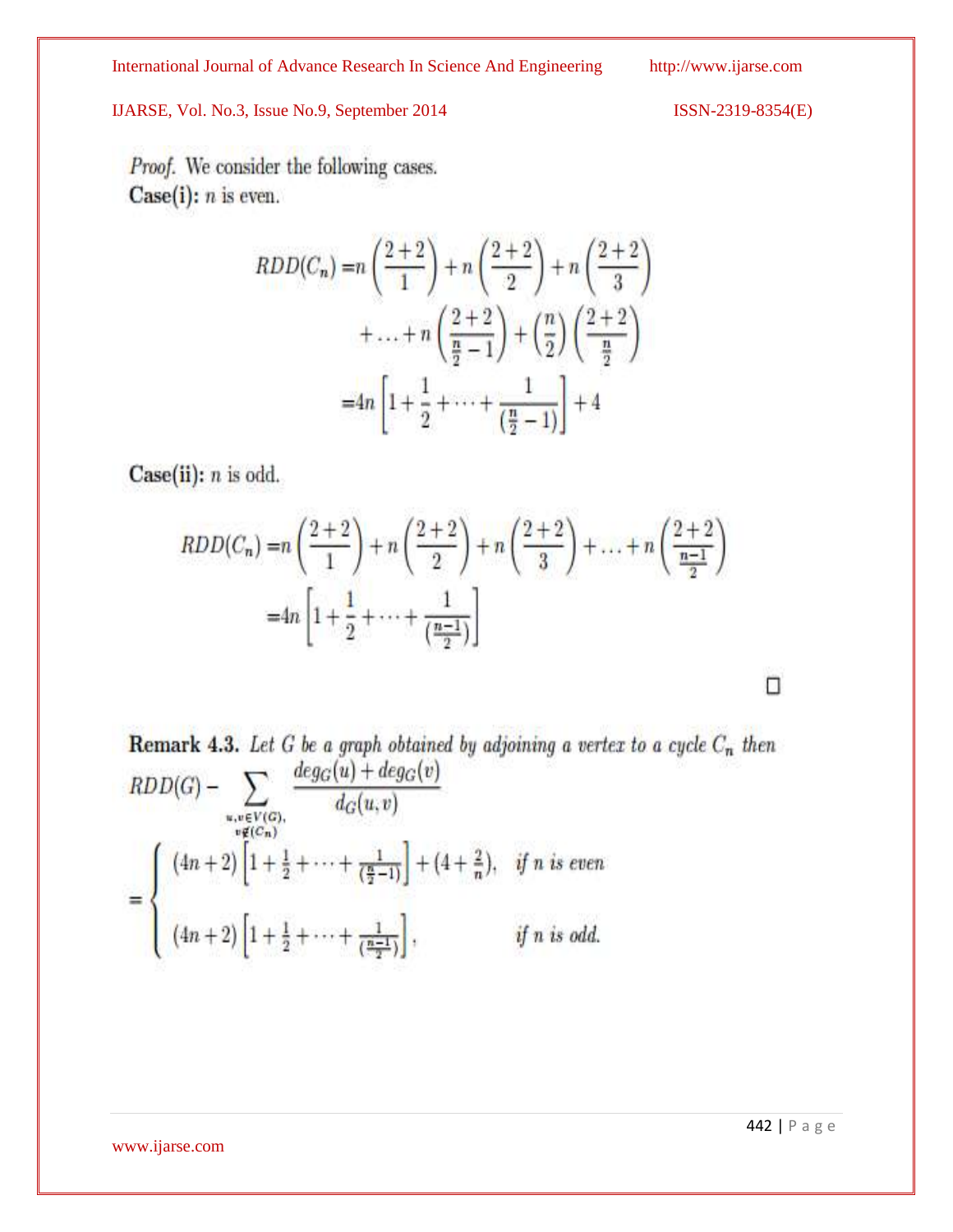IJARSE, Vol. No.3, Issue No.9, September 2014 ISSN-2319-8354(E)

**Theorem 4.4.** The Reciprocal degree distance of the graph  $G = C_m \hat{e} C_n$  is

$$
\left\{\begin{aligned} &\left\{(4n+2)\sum_{k=1}^{\left(\frac{n-1}{2}\right)}\frac{1}{k}+(4m+2)\sum_{k=1}^{\left(\frac{m-1}{2}\right)}\frac{1}{k}+\frac{2}{n} \right.\\ &\left. +8\sum_{k=2}^{\left(\frac{m-1}{2}\right)}\frac{1}{(k+\frac{n}{2})}+10\left[1+\sum_{k=2}^{\left(\frac{m+1}{2}\right)}\frac{1}{k}+\sum_{k=2}^{\left(\frac{n}{2}\right)}\frac{1}{k}+\frac{1}{(2+n)}\right]\right.\\ &\left.\left.+16\sum_{k=1}^{\left(\frac{m-1}{2}\right)}k\left[\frac{1}{k+2}+\frac{1}{\left[\frac{m+1}{2}-k\right]+\frac{n}{2}}\right]\right.\\ &\left.\left.\left.\begin{matrix}4m+2\\2\end{matrix}\right)\sum_{k=1}^{\left(\frac{m-1}{2}\right)}\frac{1}{k}+(4n+2)\sum_{k=1}^{\left(\frac{n-1}{2}\right)}\frac{1}{k}+6\right.\\ &\left.\left.\begin{matrix}4m+2\\2\end{matrix}\sum_{k=1}^{\left(\frac{m-1}{2}\right)}\frac{1}{k}+(4n+2)\sum_{k=1}^{\left(\frac{n-1}{2}\right)}\frac{1}{k}+6\right.\\ &\left.\left.\begin{matrix}4m+2\\2\end{matrix}\sum_{k=1}^{\left(\frac{m+1}{2}\right)}\frac{1}{k}+\left(\frac{4m+2}{2}\right)\sum_{k=1}^{\left(\frac{n-1}{2}\right)}\frac{1}{k}+6\right.\\ &\left.\left.\begin{matrix}4m+2\\2\end{matrix}\sum_{k=1}^{\left(\frac{m+1}{2}\right)}k\left[\frac{1}{k+2}+\frac{1}{\left[\frac{m+1}{2}-k\right]+[\frac{n+1}{2}]\right]}\\ &\left.\begin{matrix}44\left(\frac{n+1}{2}-1\right)\left[\frac{1}{\frac{n+1}{2}+1}+\cdots+\frac{1}{\frac{m+1}{2}+1}\right]\right.\\ &\left.\begin{matrix}44\left(\frac{n+1}{2}\right)-1\left[\frac{1}{\frac{n+1}{2}}\right]+4\left(4n+2\right)\sum_{k=1}^{\left(\frac
$$

443 | P a g e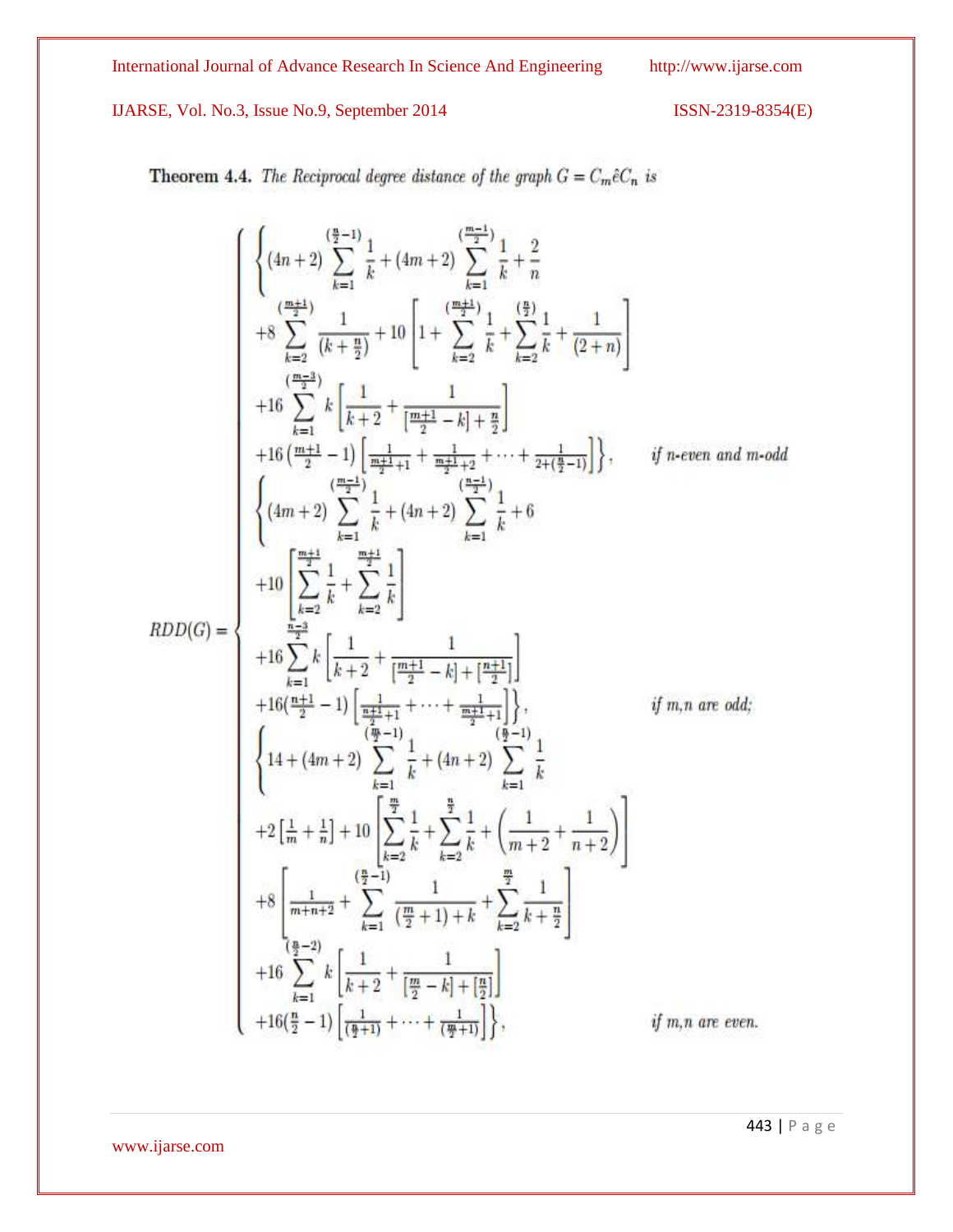*Proof.* Let  $\{w_1, w_2, \ldots, w_m\}$  and  $\{v_1, v_2, \ldots, v_n\}$  be vertex sets of  $C_m$  and  $C_n$ , respectively. By the operation defined above, we get the resulting graph  $G=C_m\hat{e}C_n$ .

$$
RDD(G) = \sum_{u_i, u_j \in V(G)} \frac{deg_G(u_i) + deg_G(u_j)}{d_G(u_i, u_j)}
$$
  
= 
$$
\sum_{w_i, w_j \in V(C_m)} \frac{deg_G(w_i) + deg_G(w_j)}{d_G(w_i, w_j)} + \sum_{v_i, v_j \in V(C_n)} \frac{deg_G(v_i) + deg_G(v_j)}{d_G(v_i, v_j)}
$$
  
+ 
$$
\sum_{\substack{v_i \in V(C_n), \ v_j \in V(C_m)}} \frac{deg_G(v_i) + deg_G(w_j)}{d_G(v_i, w_j)}.
$$
(4.1)

Case(i):  $m$  is odd and  $n$  is even.

$$
RDD(G) = (4m+2)\left[1 + \frac{1}{2} + \dots + \frac{1}{\left(\frac{m-1}{2}\right)}\right] + (4n+2)\left[1 + \frac{1}{2} + \dots + \frac{1}{\left(\frac{n}{2} - 1\right)}\right] + \left(4 + \frac{2}{n}\right) + \sum_{\substack{v_i \in V(C_n) \\ w_j \in V(C_m)}} \frac{deg_G(v_i) + deg_G(w_j)}{d_G(v_i, w_j)}.
$$
\n(4.2)

Here,  $d_G(v_i, w_j)$  is the distance between the vertices of  $C_n$  to those of  $C_m$  in G, as  $\frac{deg_{G}(v_{i})+deg_{G}(w_{j})}{d_{G}(v_{i},w_{j})}$  using the following given in Table 4.2. We calculate  $\sum_{\substack{e_i \in V(C_n),\\ w_j \in V(C_m)}}$ 

procedure.

From each of the 2<sup>nd</sup> row to m<sup>th</sup> rows, add reciprocals of elements of 2<sup>nd</sup> and n<sup>th</sup> columns, 3<sup>rd</sup> and  $(n-1)^{th}$  columns,...,  $\left(\frac{n}{2}\right)^{th}$  and  $\left(\frac{n}{2}+2\right)^{th}$  columns, and multiplying by the sum of degrees of corresponding vertices we get,

$$
\left\{ (4)(4) \left[ \frac{1}{2+1} + \frac{1}{3+1} + \dots + \frac{1}{\left( \frac{m+1}{2} - 1 \right) + 1} + \frac{1}{\left( \frac{m+1}{2} + 1 \right)} \right] + (4)(4) \left[ \frac{1}{2+2} + \frac{1}{3+2} + \dots + \frac{1}{\left( \frac{m+1}{2} - 1 \right) + 2} + \frac{1}{\left( \frac{m+1}{2} + 2 \right)} \right] + \dots + (4)(4) \left[ \frac{1}{2 + \left( \frac{n}{2} - 1 \right)} + \frac{1}{3 + \left( \frac{n}{2} - 1 \right)} + \dots + \frac{1}{\left( \frac{m+1}{2} - 1 \right) + \left( \frac{n}{2} - 1 \right)} \right] + \frac{1}{\left( \frac{m+1}{2} \right) + \left( \frac{n}{2} - 1 \right)} \right\}.
$$
\n(4.3)

From each of the  $2^{nd}$  row to  $m^{th}$  row, add reciprocals of elements of  $1^{st}$  column, and multiplying by the sum of degrees of corresponding vertices we get,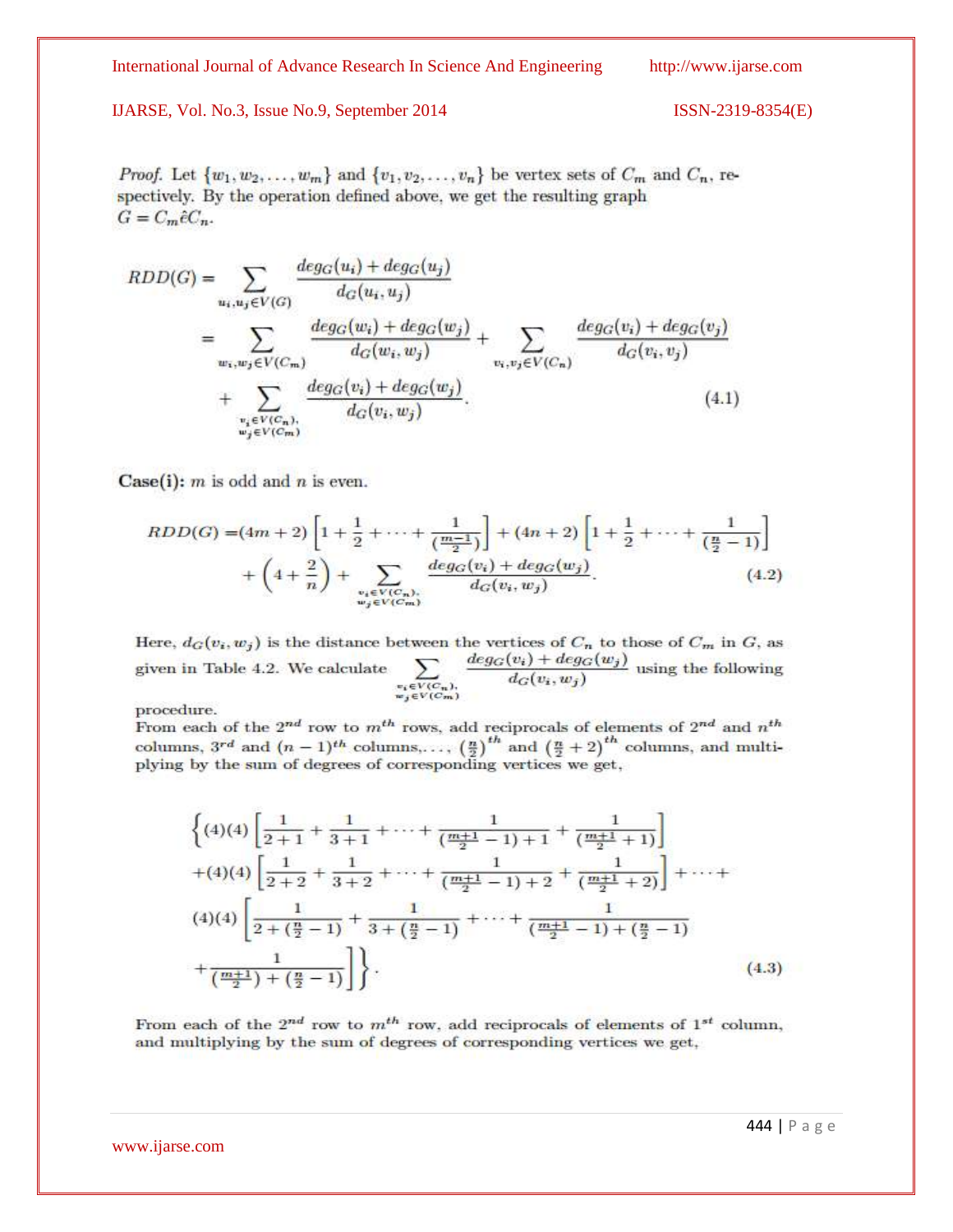IJARSE, Vol. No.3, Issue No.9, September 2014

$$
ISSN-2319-8354(E)
$$

$$
\left\{ (3+2)(2) \left[ \frac{1}{2} + \frac{1}{3} + \dots + \frac{1}{\left( \frac{m+1}{2} - 1 \right)} + \frac{1}{\left( \frac{m+1}{2} \right)} \right] \right\}.
$$
 (4.4)

From each of the  $2^{nd}$  to  $n^{th}$  columns, add reciprocals of elements of  $1^{st}$  row, and multiplying by the sum of degrees of corresponding vertices we get,

$$
\left\{ (3+2)(2) \left[ \frac{1}{2} + \frac{1}{3} + \dots + \frac{1}{1 + \left( \frac{n}{2} - 1 \right)} \right] + (3+2) \frac{1}{\left( 1 + \frac{n}{2} \right)} \right\}.
$$
 (4.5)

For the vertices  $w_1$  and  $v_1$  we get,

$$
\frac{(3+3)}{1}.
$$
 (4.6)

Using  $(4.3)$ ,  $(4.4)$ ,  $(4.5)$  and  $(4.6)$  in  $(4.2)$  we get,

$$
RDD(G) = (4n+2)\sum_{k=1}^{\left(\frac{n}{2}-1\right)}\frac{1}{k} + (4m+2)\sum_{k=1}^{\left(\frac{m-1}{2}\right)}\frac{1}{k} + \frac{2}{n}
$$
  
+8\sum\_{k=2}^{\left(\frac{m+1}{2}\right)}\frac{1}{(k+\frac{n}{2})} + 10\left[1 + \sum\_{k=2}^{\left(\frac{m+1}{2}\right)}\frac{1}{k} + \sum\_{k=2}^{\left(\frac{n}{2}\right)}\frac{1}{k} + \frac{1}{(2+n)}\right]  
+16\sum\_{k=1}^{\left(\frac{m-3}{2}\right)}k\left[\frac{1}{k+2} + \frac{1}{\left[\frac{m+1}{2} - k\right] + \left(\frac{n}{2}\right)}\right]  
+16\left(\frac{m+1}{2} - 1\right)\left[\frac{1}{\frac{m+1}{2} + 1} + \frac{1}{\frac{m+1}{2} + 2} + \dots + \frac{1}{2 + \left(\frac{n}{2} - 1\right)}\right].

Case(ii):  $m$  is even and  $n$  is odd. By interchanging the roles of  $m$  and  $n$  in  $Case(i)$ , we obtain,

$$
RDD(G) = (4m+2) \sum_{k=1}^{\left(\frac{m}{2}-1\right)} \frac{1}{k} + (4n+2) \sum_{k=1}^{\left(\frac{m-1}{2}\right)} \frac{1}{k} + \frac{2}{m} + 8 \sum_{k=2}^{\left(\frac{m+1}{2}\right)} \frac{1}{\left(k + \frac{m}{2}\right)}
$$
  
+ 
$$
10 \left[ 1 + \sum_{k=2}^{\left(\frac{m+1}{2}\right)} \frac{1}{k} + \sum_{k=2}^{\left(\frac{m}{2}\right)} \frac{1}{k} + \frac{1}{\left(2+m\right)} \right]
$$
  
+ 
$$
16 \sum_{k=1}^{\left(\frac{n-3}{2}\right)} k \left[ \frac{1}{k+2} + \frac{1}{\left[\frac{n+1}{2} - k\right] + \left(\frac{m}{2}\right)} \right]
$$
  
+ 
$$
16 \left( \frac{n+1}{2} - 1 \right) \left[ \frac{1}{\frac{n+1}{2} + 1} + \frac{1}{\frac{n+1}{2} + 2} + \dots + \frac{1}{2 + \left(\frac{m}{2} - 1\right)} \right].
$$

445 | P a g e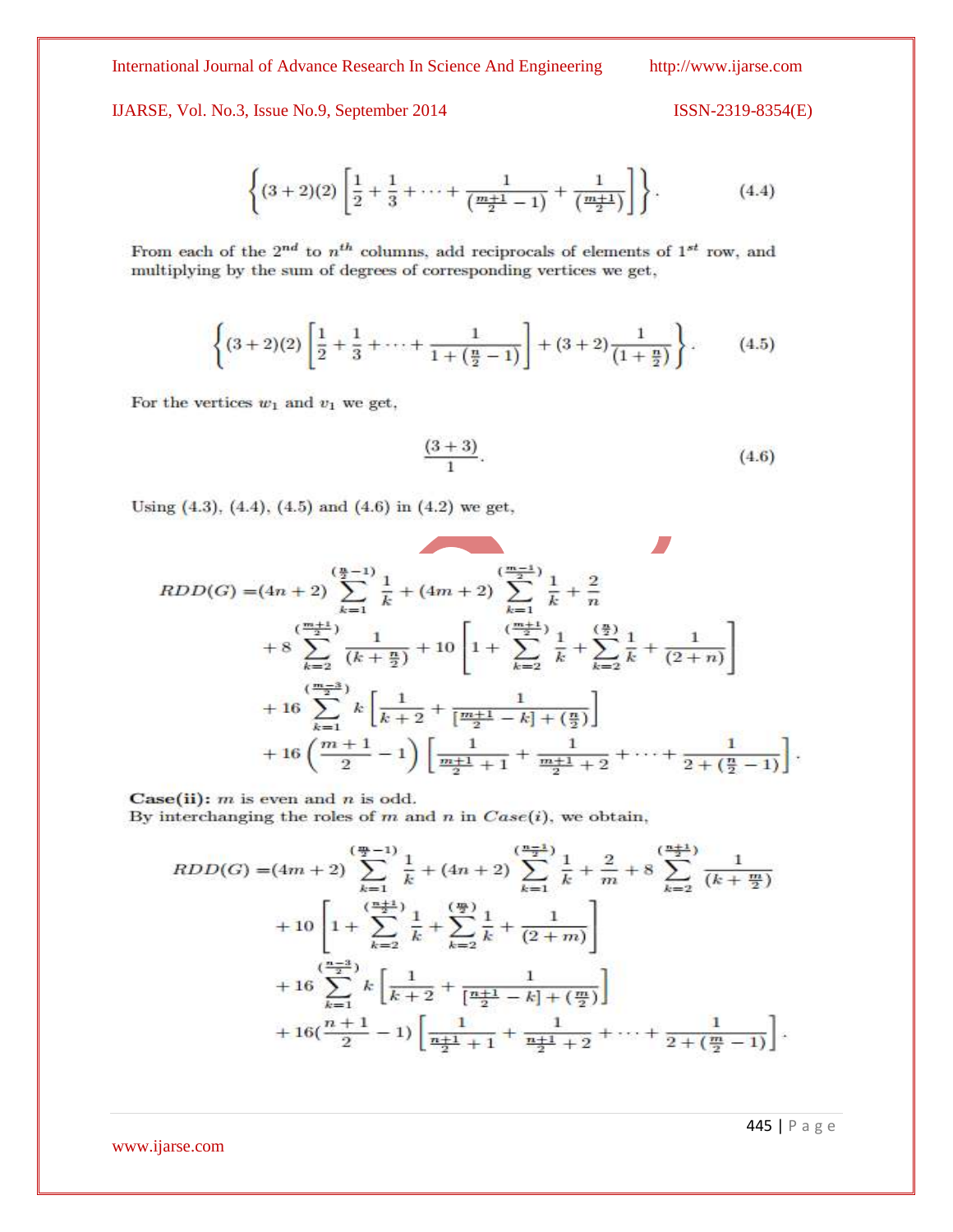446 | P a g e

Case(iii):  $m$  and  $n$  are odd.

$$
RDD(G) = (4m+2)\sum_{k=1}^{\left(\frac{m-1}{2}\right)}\frac{1}{k} + (4n+2)\sum_{k=1}^{\left(\frac{n-1}{2}\right)}\frac{1}{k} + \sum_{\substack{v_i \in V(C_n),\\w_j \in V(C_m)}}\frac{deg_G(v_i) + deg_G(w_j)}{d_G(v_i, w_j)}.
$$

By constructing the distance matrix  $D$  and using the similar procedure (as in  $\frac{deg_G(v_i)+deg_G(w_j)}{d_G(v_i,w_j)},$  we obtain,  $\textit{Case}(i)$ ) to evaluate  $\begin{array}{l} v_i\!\in\!\overline{V(C_n)},\\ w_j\!\in\!\overline{V(C_m)} \end{array}$ 

$$
RDD(G) = (4m+2)\sum_{k=1}^{\left(\frac{m-1}{2}\right)}\frac{1}{k} + (4n+2)\sum_{k=1}^{\left(\frac{n-1}{2}\right)}\frac{1}{k} + 6
$$
  
+ 
$$
10\left[\sum_{k=2}^{\frac{m+1}{2}}\frac{1}{k} + \sum_{k=2}^{\frac{m+1}{2}}\frac{1}{k}\right]
$$
  
+ 
$$
16\sum_{k=1}^{\frac{n-3}{2}}k\left[\frac{1}{k+2} + \frac{1}{\left[\frac{m+1}{2} - k\right] + \left[\frac{n+1}{2}\right]}\right]
$$
  
+ 
$$
16\left(\frac{n+1}{2} - 1\right)\left[\frac{1}{\frac{n+1}{2} + 1} + \dots + \frac{1}{\frac{m+1}{2} + 1}\right]
$$



ŀ.

Case(iv):  $m$  and  $n$  are even.

$$
RDD(G) = (4m+2)\sum_{k=1}^{\left(\frac{m}{2}-1\right)}\frac{1}{k} + \left[4+\frac{2}{m}\right] + (4n+2)\sum_{k=1}^{\left(\frac{n}{2}-1\right)}\frac{1}{k} + \left[4+\frac{2}{n}\right] + \sum_{\substack{v_i \in V(C_n) \\ w_j \in V(C_m)}} \frac{\deg_G(v_i) + \deg_G(w_j)}{d_G(v_i, w_j)}.
$$

Consider,

$$
\sum_{\substack{e_i \in V(C_n) \\ e_j \in V(C_m)}} \frac{\deg_G(v_i) + \deg_G(w_j)}{d_G(v_i, w_j)}
$$
\n
$$
= 6 + 10 \left[ \sum_{k=2}^{\frac{m}{2}} \frac{1}{k} + \sum_{k=2}^{\frac{n}{2}} \frac{1}{k} + \left( \frac{1}{m+2} + \frac{1}{n+2} \right) \right]
$$
\n
$$
+ 8 \left[ \frac{1}{m+n+2} + \sum_{k=1}^{\left(\frac{m}{2}-1\right)} \frac{1}{\left(\frac{m}{2}+1\right)+k} + \sum_{k=2}^{\frac{m}{2}} \frac{1}{k+\frac{n}{2}} \right]
$$
\n
$$
+ 16 \sum_{k=1}^{\left(\frac{n}{2}-2\right)} k \left[ \frac{1}{k+2} + \frac{1}{\left[\frac{m}{2} - (k-1)\right] + \left[\frac{n}{2} - 1\right]} \right]
$$
\n
$$
+ 16 \left( \frac{n}{2} - 1 \right) \left[ \frac{1}{\left(\frac{n}{2} + 1\right)} + \dots + \frac{1}{\left(\frac{m}{2} + 1\right)} \right].
$$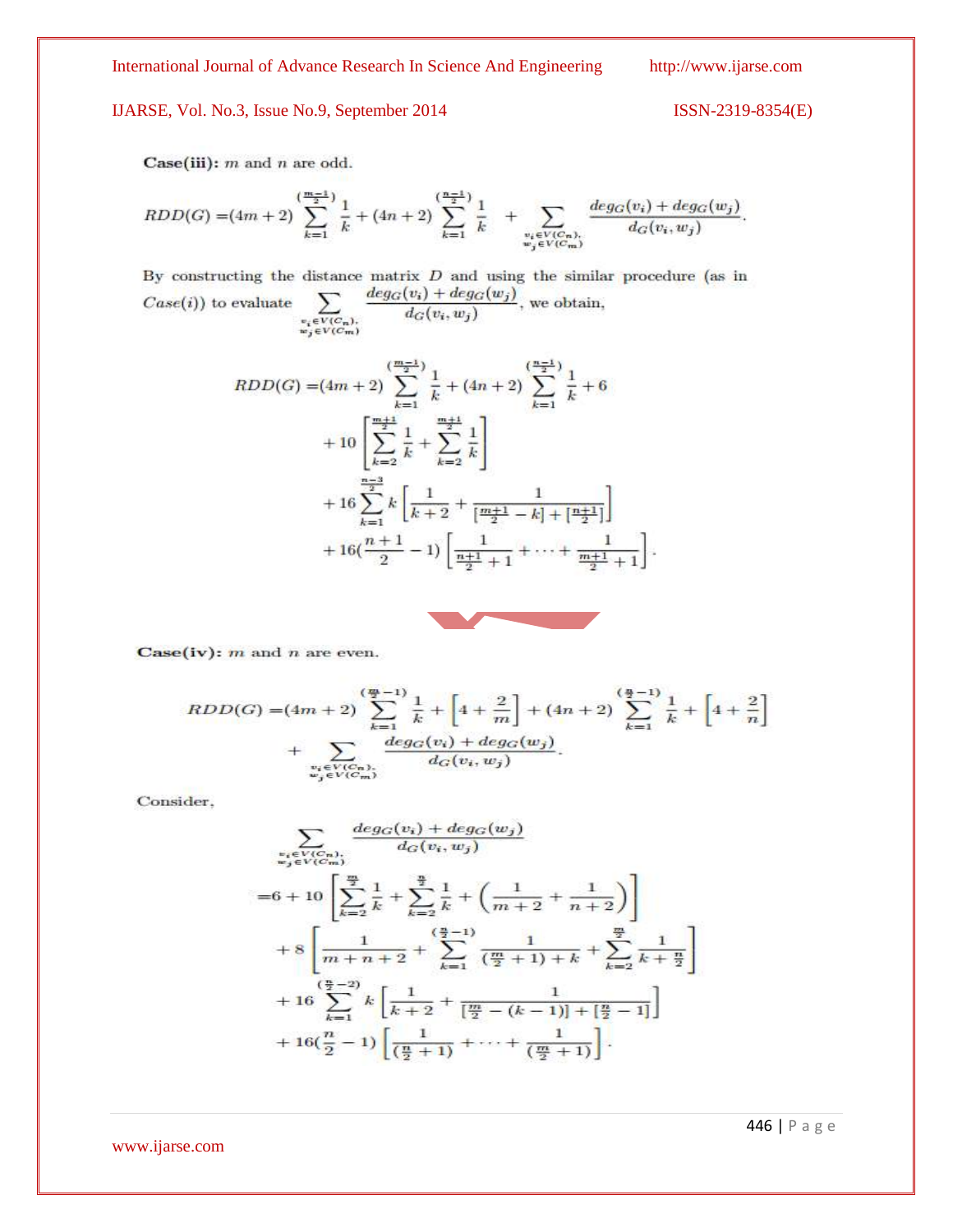IJARSE, Vol. No.3, Issue No.9, September 2014 ISSN-2319-8354(E)

Hence,

$$
RDD(G) = 14 + (4m + 2) \sum_{k=1}^{\left(\frac{m}{2}-1\right)} \frac{1}{k} + (4n + 2) \sum_{k=1}^{\left(\frac{n}{2}-1\right)} \frac{1}{k}
$$
  
+ 2\left[\frac{1}{m} + \frac{1}{n}\right] + 10\left[\sum\_{k=2}^{\frac{m}{2}} \frac{1}{k} + \sum\_{k=2}^{\frac{n}{2}} \frac{1}{k} + \left(\frac{1}{m+2} + \frac{1}{n+2}\right)\right]  
+ 8\left[\frac{1}{m+n+2} + \sum\_{k=1}^{\left(\frac{n}{2}-1\right)} \frac{1}{\left(\frac{m}{2}+1\right)+k} + \sum\_{k=2}^{\frac{m}{2}} \frac{1}{k+\frac{n}{2}}\right]  
+ 16\sum\_{k=1}^{\left(\frac{n}{2}-2\right)} k\left[\frac{1}{k+2} + \frac{1}{\left[\frac{m}{2}-k\right]+ \left[\frac{n}{2}\right]}\right]  
+ 16\left(\frac{n}{2}-1\right)\left[\frac{1}{\left(\frac{n}{2}+1\right)} + \dots + \frac{1}{\left(\frac{m}{2}+1\right)}\right].





|                                   | $v_1$              | $\mathbf{v}_2$          | $\sim$ $\sim$                        | $^v\frac{n}{2}$                       | $v(\frac{n}{2}+1)$                | $\sim$ $\sim$              | $v_{n-1}$                        | $\boldsymbol{v}_n$                |
|-----------------------------------|--------------------|-------------------------|--------------------------------------|---------------------------------------|-----------------------------------|----------------------------|----------------------------------|-----------------------------------|
| $w_1$                             | 1                  | $(1 + 1)$               | N.                                   | $[1 + (\frac{n}{2} - 1)]$             | $[1 + \frac{n}{2}]$               | $\sim$                     | $(1 + 2)$                        | $(1 + 1)$                         |
| $\boldsymbol{w}_2$                | $\overline{2}$     | $(2+1)$                 | W                                    | $[2 + (\frac{n}{2} - 1)]$             | $[2 + \frac{m}{2}]$               | USSE:<br>224               | $(2 + 2)$                        | $(2+1)$                           |
| $\boldsymbol{w}_3$                | 3                  | $(3 + 1)$               | <b>STE</b>                           | $[3+(\frac{\pi}{2}-1)]$               | $[3 + \frac{11}{2}]$              | <b>State</b>               | $(3 + 2)$                        | $(3 + 1)$                         |
| ţ                                 |                    |                         |                                      |                                       |                                   |                            |                                  |                                   |
| $\frac{w}{2} \frac{m+1}{2} - 1$ . | $\frac{m+1}{2}-1)$ | $[(\frac{m+1}{2}-1)+1]$ | 55.5                                 | $[(\frac{m+1}{2}-1)+(\frac{n}{2}-1)]$ | $[(\frac{m+1}{2}-1)+\frac{m}{2}]$ | 117                        | $[(\frac{m+1}{2}-1)+2]$          | $\lceil(\frac{m+1}{2}-1)+1\rceil$ |
| $\frac{m+1}{2}$                   | $(\frac{m+1}{2})$  | $[(\frac{m+1}{2})+1]$   | $\mathcal{L} \leftarrow \mathcal{L}$ | $[(\frac{m+1}{2})+(\frac{n}{2}-1)]$   | $[(\frac{m+1}{2}) + \frac{n}{2}]$ |                            | $[\frac{m+1}{2} + 2]$            | $[\frac{m+1}{2}+1]$               |
| $\frac{w}{2} \frac{m+1}{2} + 1$   | $(\frac{m+1}{2})$  | $[(\frac{m+1}{2})+1]$   | tilt.<br>Skil                        | $[(\frac{m+1}{2})+(\frac{n}{2}-1)]$   | $[(\frac{m+1}{2}) + \frac{n}{2}]$ | $\mathcal{P}^{\text{max}}$ | $\left[\frac{m+1}{2} + 2\right]$ | $[\frac{m+1}{2} + 1]$             |
| $\mathcal{C}^{\star}$             |                    |                         |                                      |                                       |                                   |                            |                                  |                                   |
| $w_{\text{res}}$                  |                    | $(2 + 1)$               | N.                                   | Naporta<br>$[2+(\frac{n}{2}-1)]$      | $[2 + \frac{m}{2}]$               | n.                         | $(2 + 2)$                        | $(2 + 1)$                         |

Distance matrix : distance between the vertices  $w_i$  in  $C_m$  and  $v_j$  in  $C_n$  in the graph  $C_m\hat{e}C_n$ , when n is even, m is odd.

 $\Box$